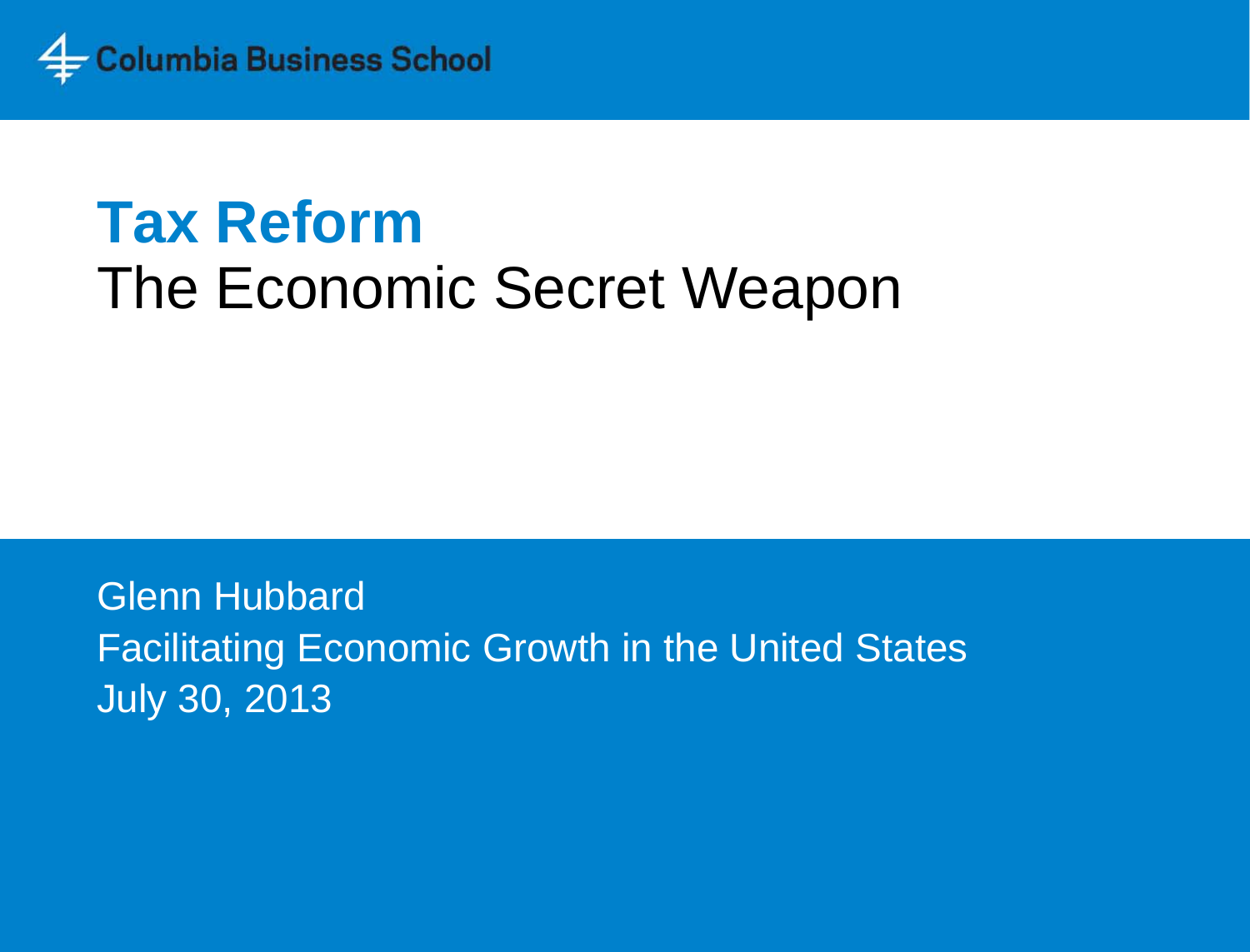*What Is 'Tax Reform'?*

- Some definitions: rates, base, goals
- 'Income' versus 'Consumption' tax reform

• Some practical variants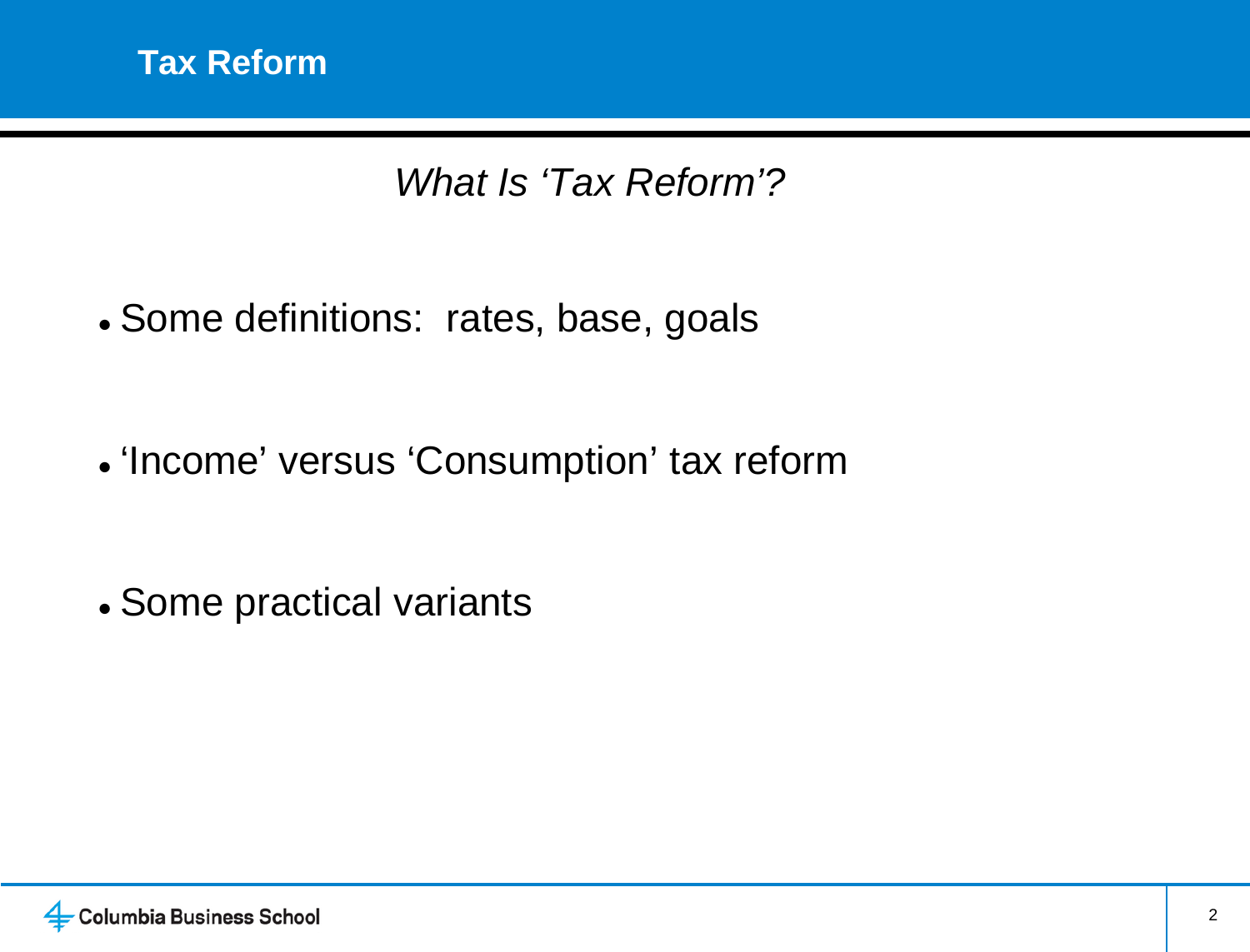*Why Do Economists Talk So Much About Tax Reform?*

• Willie Sutton comes to mind

• New thoughts: investment, entrepreneurship, who bears the corporate tax

• Dealing with business taxation (politically most likely) *requires* fundamental tax reform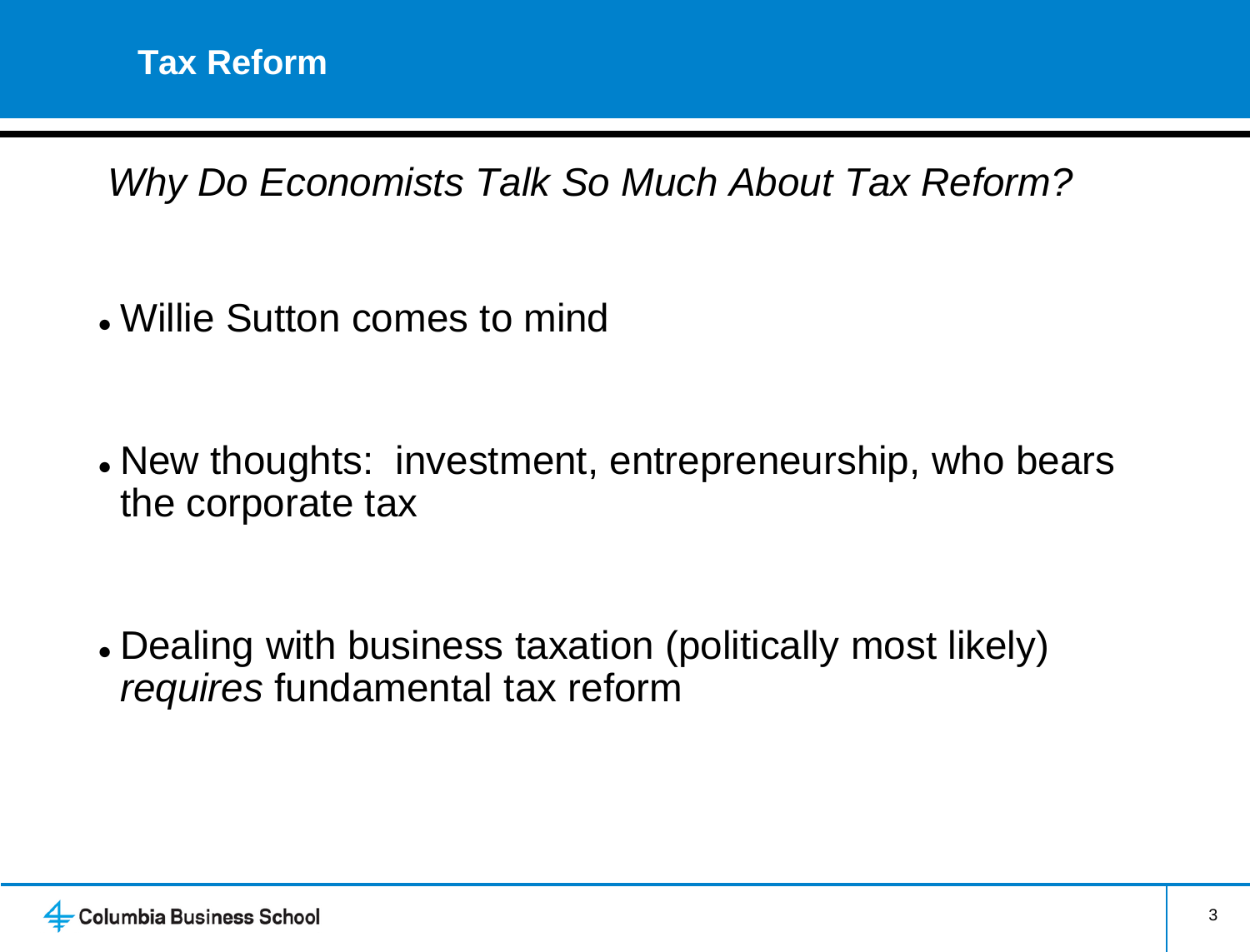## *Is Tax Reform A \$50 Bill On The Floor?*

• Not really: Transition issues

• Not really: Interest groups

• Not really: Not everyone hates complexity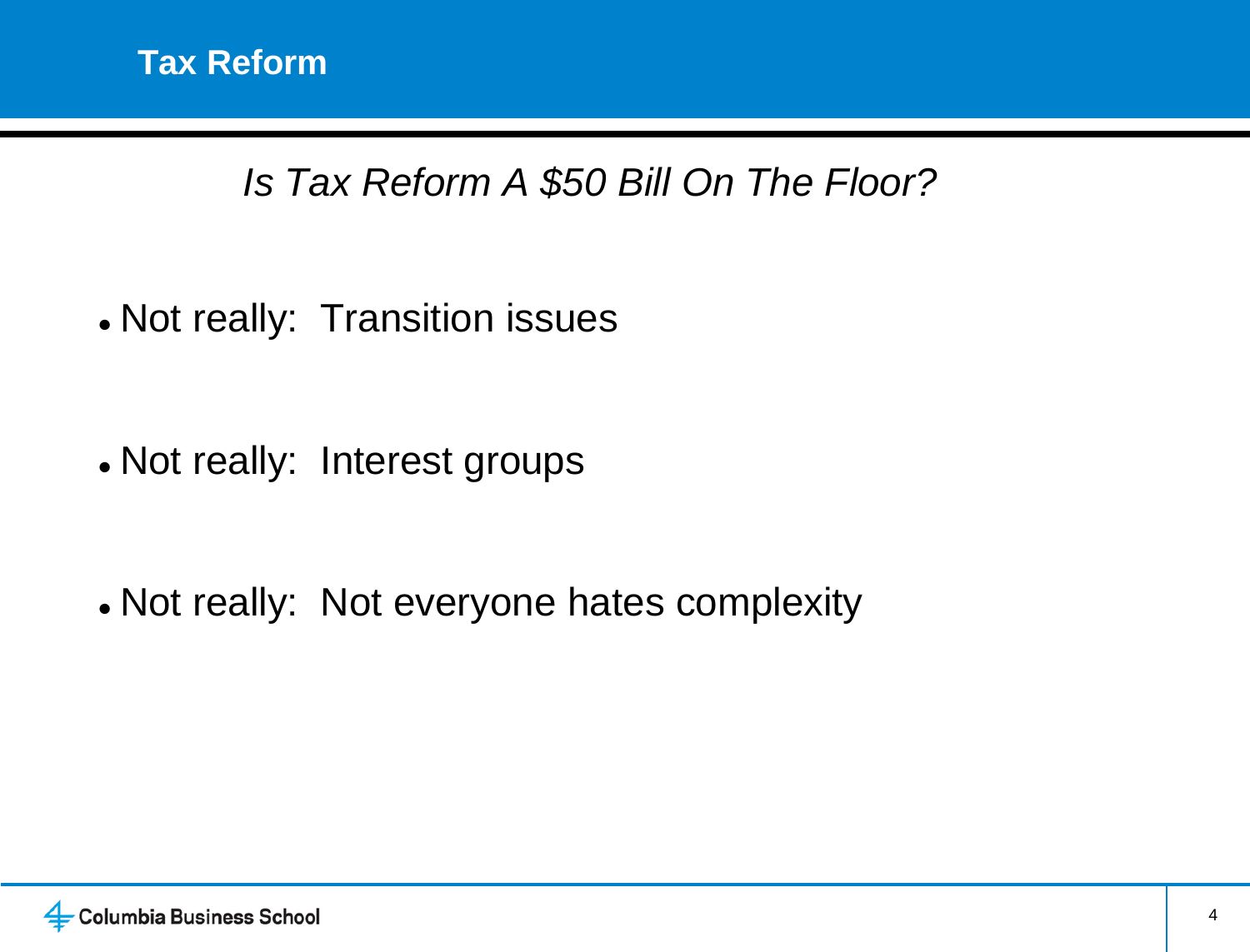## *More On That \$50 Bill On The Floor?*

• Disagreement over 'distribution' and 'distributional analysis'

• Disagreement about 'behavioral responses'

• Disagreement about 'politics': Bowles-Simpson versus Romney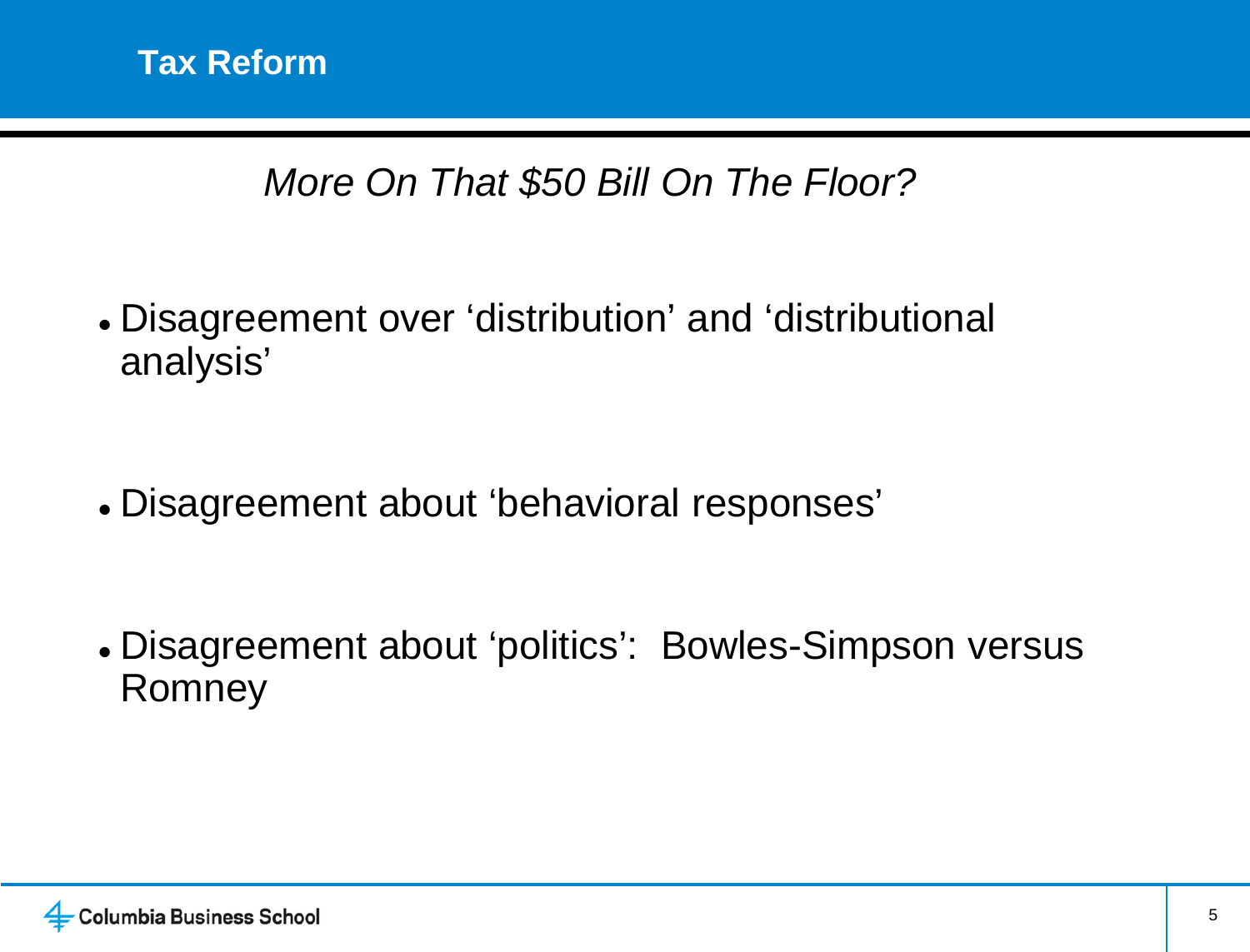*Why Is This Conversation Here To Stay?*

 $\bullet$  16<sup>th</sup> Amendment centennial as a moment of reflection

• Size matters: efficiency and growth

• Necessary dependence of big governments on consumption taxation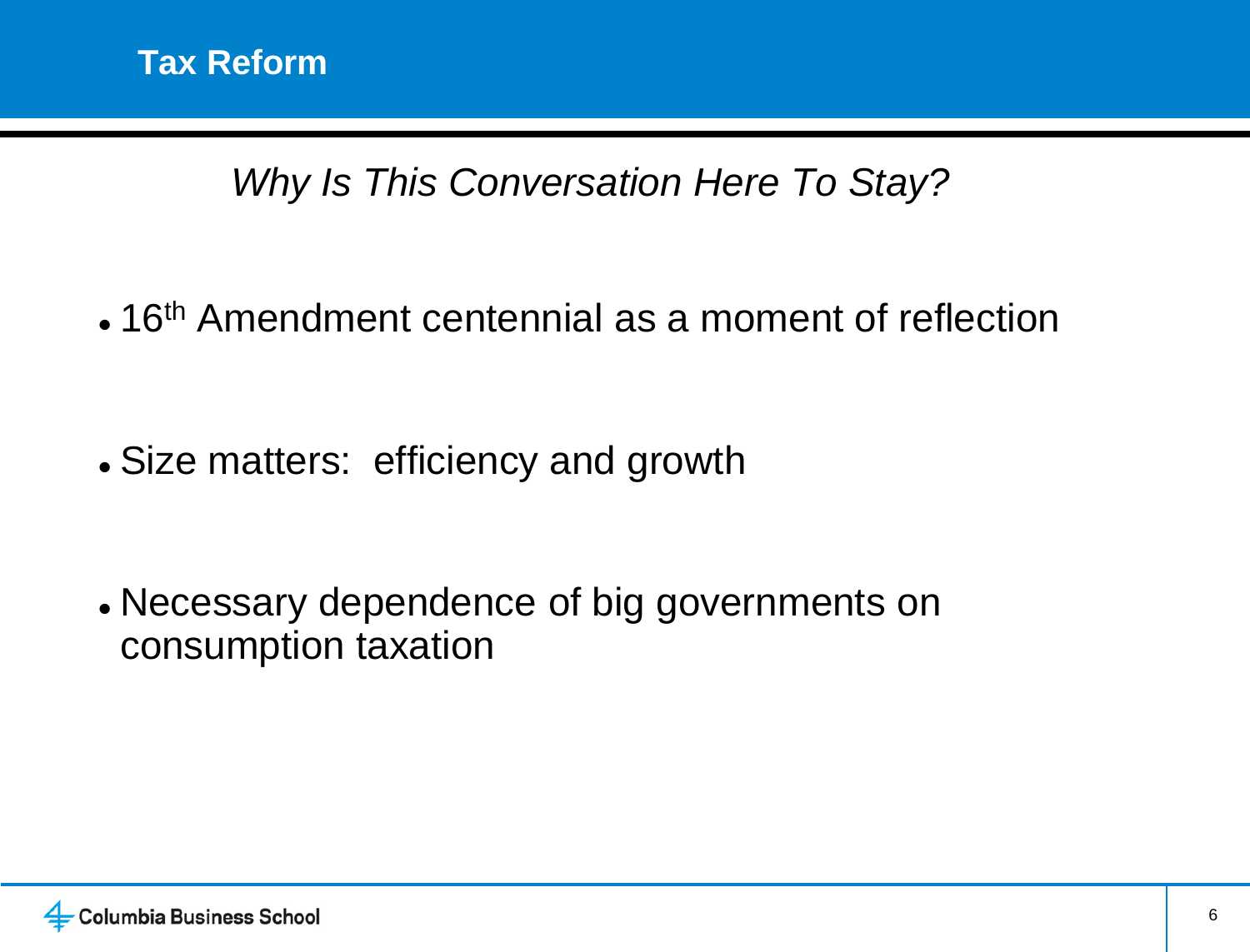*Where Does This Leave Us?*

• Tax reform is inevitable

• Hybrid model is likely

• Economists have more work to do to help political process